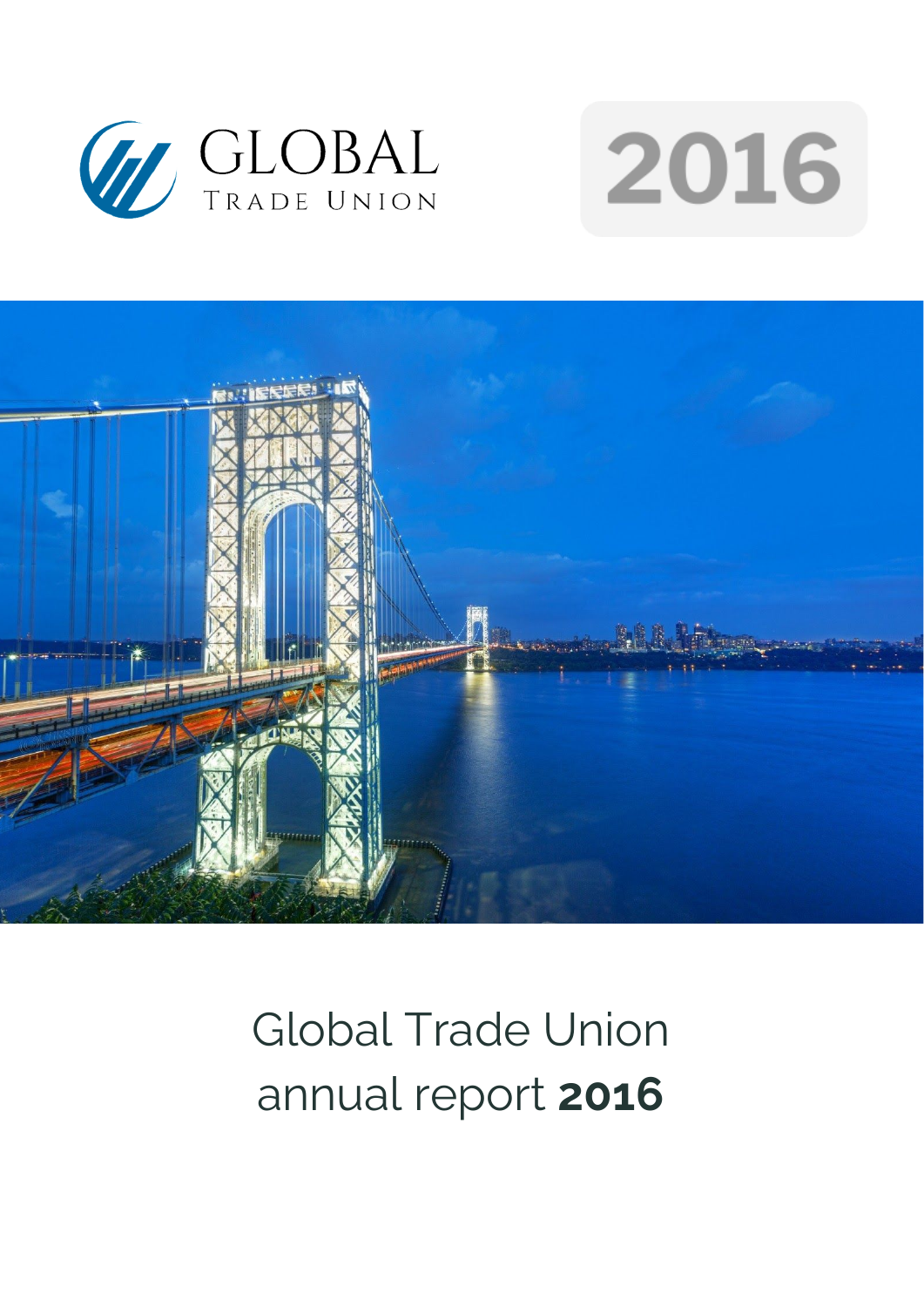### Chairwoman's Statement

In February 2015, the Board of Directors decided to establish a new line of investment business within the company—investment in IPOs. Summarizing the two-year operating results, we report with certainty that the launch of the new investment line has been definitely worth it. According to the results of the directors' meeting, the Board decided to increase the charter capital for this line.

The main points of growth in the report period:

- Participation in IPOs of companies that create a brand-new product or service.
- Optimization of an analysis model and assessment of revenue growth potential and a company's market share.
- Keeping shares and trading activity in stocks of companies that already received investment.



Michelle M. Simonson President 7 February 2017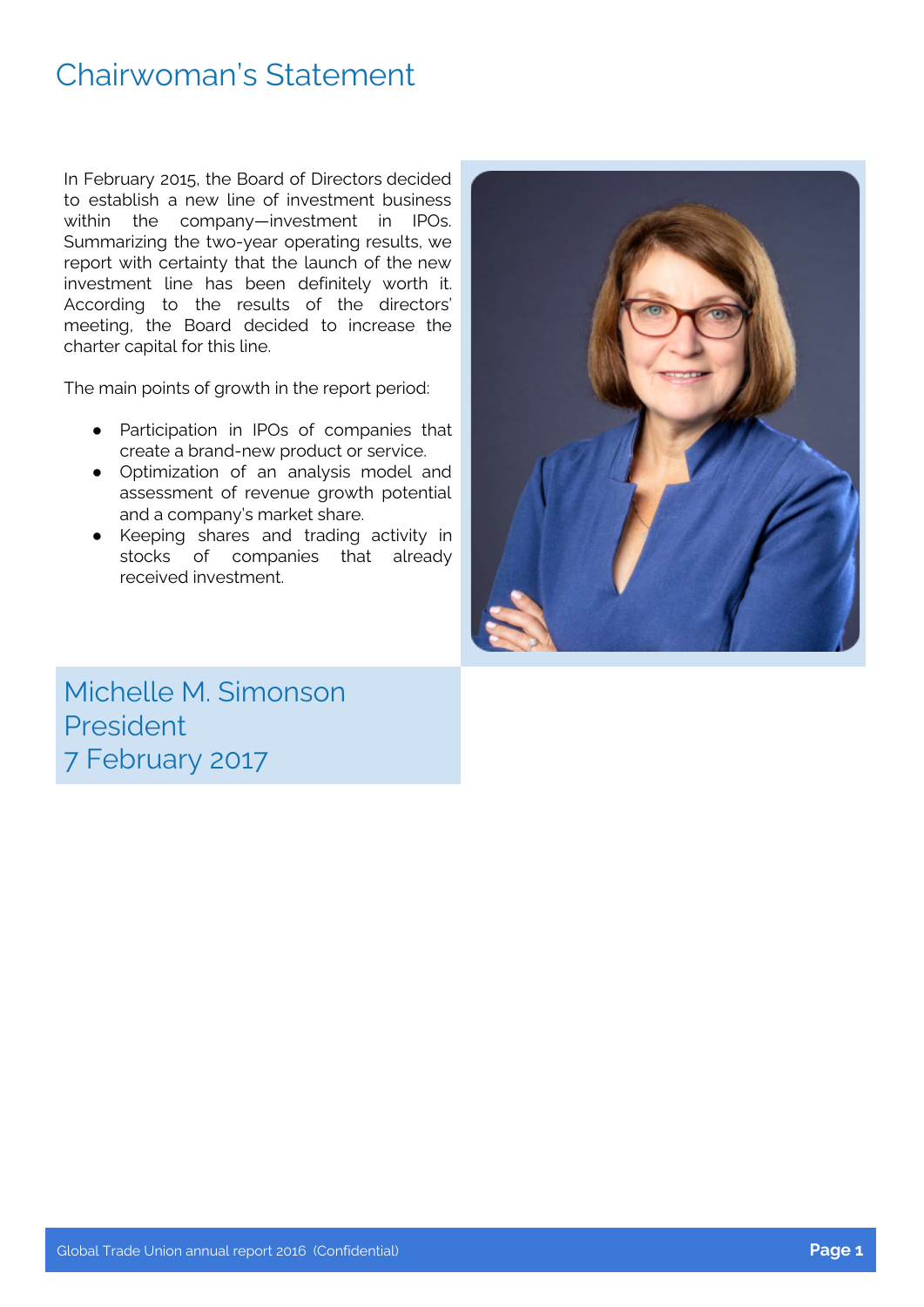# Strategic Report

The Strategic Report provides a review of the Company's business, the operating performance during the year to 31 December 2016 and its strategy going forward. It also considers the principal risks and uncertainties facing the Company.

#### Investment Objective and Policy

Global Trade Union objective is to follow a realisation strategy, which aims to crystallise value for shareholders, through balancing the timing of returning cash to shareholders with maximisation of value.

#### Strategy Implementation Risk

The Company is subject to the risk that implementation of its strategy and its level of performance fail to meet the expectations of its shareholders. The Board has undertaken a thorough review of the Company's investment strategy and policy and its structure, with the objective of maximising shareholder value. The Directors consider that clear alignment between executive incentives and shareholder value optimisation, with ongoing close oversight from the Non-Executive Board, is the optimal way to manage this.

#### Macroeconomic Risk

The performance of the Company's investment portfolio can be materially influenced by economic conditions. These may affect demand for products or services supplied by investee companies, foreign exchange rates, the price of commodities or other input costs, interest rates, debt and equity capital markets, and the number of active trade and financial buyers. All of these factors may have an impact on the Company's ability to realise a return from its investment portfolio and cannot be directly controlled by the Company. This risk has not materially changed in impact from the previous year, and the Board of Directors does not believe there will be a significant impact on the valuations or operations of its portfolio companies.

#### Valuation Risk

The valuation of investments in accordance with IFRS 13 and International Private Equity and Venture Capital Valuation ("IPEV") guidelines requires considerable judgement and is explained in the Notes. This risk has not materially changed in impact from the prior year.

### Gearing Risk

Gearing is used across the Company's investment portfolio. One of the principal risks of gearing is that it can cause both gains and losses in the asset value of portfolio investments to be magnified. Another significant risk associated with gearing is the potentially severe impact on portfolio investments of any breaches of the lenders' banking covenants. Secondary risks relate to whether the cost of gearing is too high and whether the contracted terms of the gearing, including those relating to the terms of borrowings, are appropriate.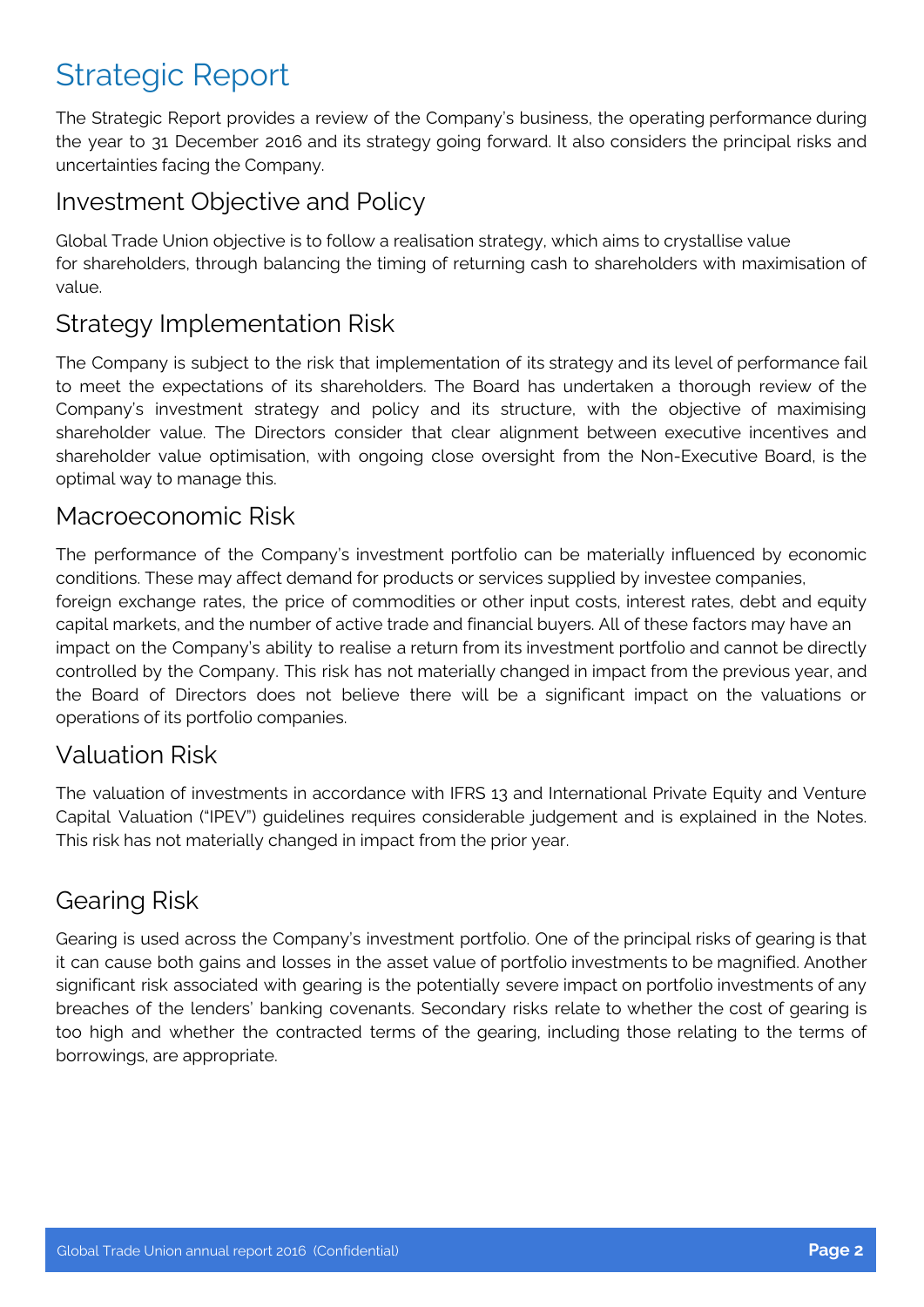## Performance report

During the 2016 reporting year, 8 investments were made in various companies conducting IPOs.

| <b>Ticker</b>                           | Company                  | <b>IPO</b> date | <b>Offering</b><br>price | <b>Current</b><br>price | <b>Price</b><br>change | Share in<br>portfolio |
|-----------------------------------------|--------------------------|-----------------|--------------------------|-------------------------|------------------------|-----------------------|
| Financial result for existing positions |                          |                 | +78.3%                   | 9.8%                    |                        |                       |
| <b>TWLO</b>                             | Twilio                   | June 22         | \$15                     | \$28.9                  | $+92.3%$               | 10.4%                 |
| <b>BGNE</b>                             | <b>BeiGene</b>           | February 4      | \$24                     | \$30.4                  | +26.5%                 | 9.7%                  |
| <b>TPIC</b>                             | <b>TPI Composites</b>    | July 21         | \$11                     | \$16                    | +45.8%                 | 5.3%                  |
| <b>ELF</b>                              | <b>ELF Beauty</b>        | September<br>22 | \$17                     | \$28.9                  | +70.2%                 | 14.4%                 |
| <b>KNSL</b>                             | Kinsale Capital Group    | July 27         | \$16                     | \$34                    | +112.6%                | 10.1%                 |
| <b>MGP</b>                              | <b>MGM Properties</b>    | April 19        | \$21                     | \$25.3                  | +20.5%                 | 9.8%                  |
| <b>ACIA</b>                             | Acacia<br>Communications | May 13          | \$23                     | \$61.8                  | +168.5%                | 15.2%                 |
| <b>AIRG</b>                             | Airgain                  | August 12       | \$8                      | \$14.4                  | $+80.0%$               | 15.3%                 |
| <b>Financial result</b>                 |                          |                 |                          | +83.6%                  | 100%                   |                       |

### Twilio (TWLO)

# **+92.3%**

Twilio is an American cloud communications platform as a service (CPaaS) company based in San Francisco, California. Twilio allows software developers to programmatically make and receive phone calls, send and receive text messages, and perform other communication functions using its web service APIs. Twilio raised approximately \$103 million in venture capital growth funding. Twilio's text messaging API was released in February 2010, and SMS shortcodes were released in public beta in July 2011.

| <b>IPO</b> date      | June 22 |
|----------------------|---------|
| Offering price       | \$15    |
| <b>Current price</b> | \$28.9  |
|                      |         |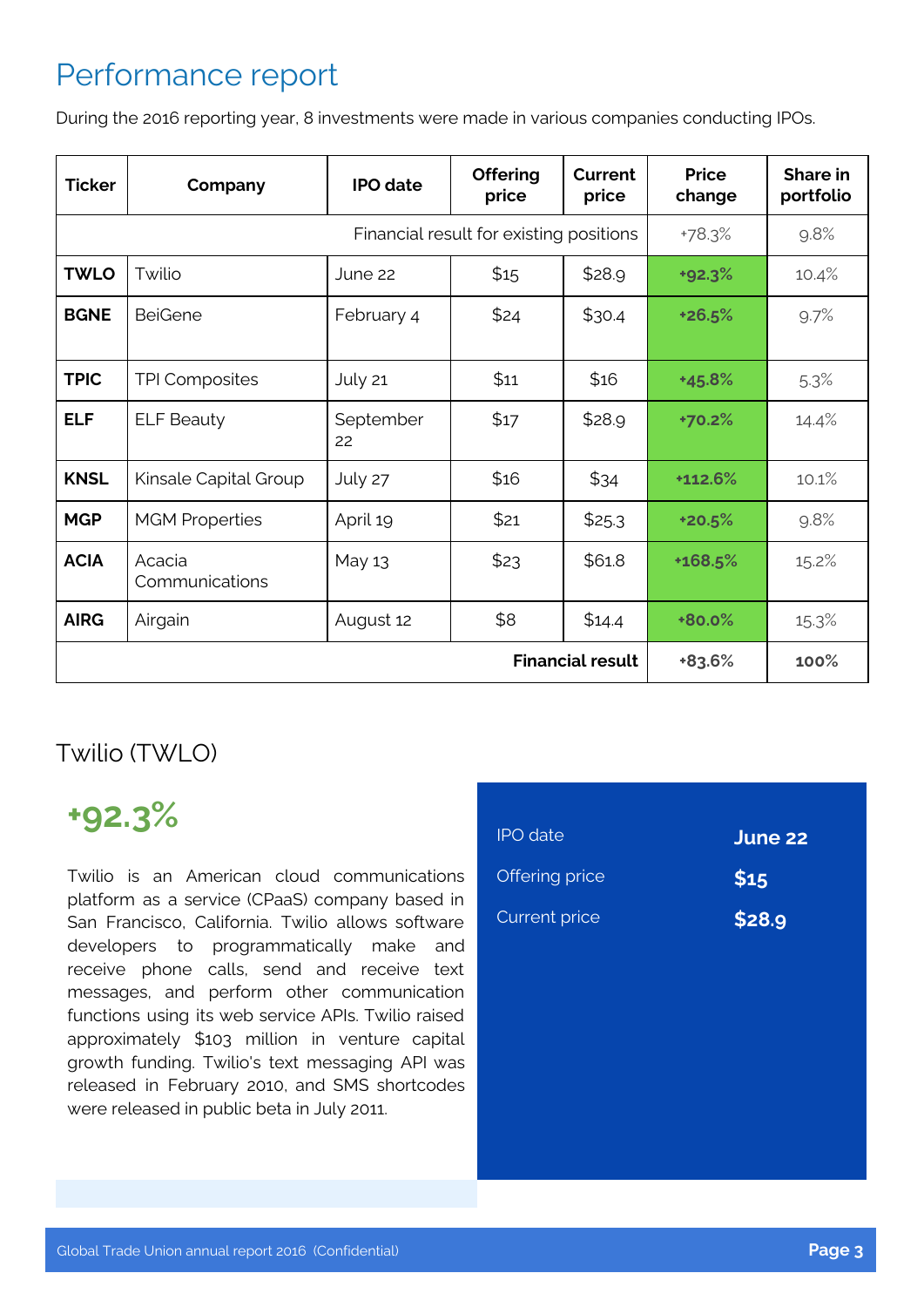#### BeiGene (BGNE)

# **+26.5%**

BeiGene is a biotechnology company that specializes in the development of drugs for cancer treatment. Founded in Beijing in 2010 by Xiaodong Wang and chief executive officer John V. Oyler, the company has offices in China, the United States, Australia and Europe. BeiGene has developed several pharmaceuticals, including tislelizumab, a checkpoint inhibitor, and zanubrutinib, a Bruton's tyrosine kinase inhibitor which became the first cancer drug developed in China to gain approval from the U.S.

| <b>IPO</b> date       | <b>February 4</b> |
|-----------------------|-------------------|
| <b>Offering price</b> | \$24              |
| <b>Current price</b>  | \$30.4            |
|                       |                   |
|                       |                   |
|                       |                   |
|                       |                   |
|                       |                   |

#### TPI Composites (TPIC)



TPI Composites were founded in 1968 and have been providing composite wind blades since 2001. Company enabled many of the industry's leading wind turbine original equipment manufacturers (OEMs), who have historically relied on in-house production, to outsource the manufacturing of some of their wind blades. TPI Composites is headquartered in Scottsdale, Arizona, and we have expanded our global footprint to include domestic facilities in Newton, Iowa; Warren, Rhode Island; and Santa Teresa, New Mexico and international facilities in Dafeng, China; Taicang Port, China; Yangzhou, Jiangsu, China; Kolding, Denmark; Chennai, India; Juarez, Mexico; Matamoros, Mexico; and Izmir, Turkey.

| <b>IPO</b> date      | <b>July 21</b> |
|----------------------|----------------|
| Offering price       | \$11           |
| <b>Current price</b> | \$16           |
|                      |                |
|                      |                |
|                      |                |
|                      |                |
|                      |                |
|                      |                |
|                      |                |
|                      |                |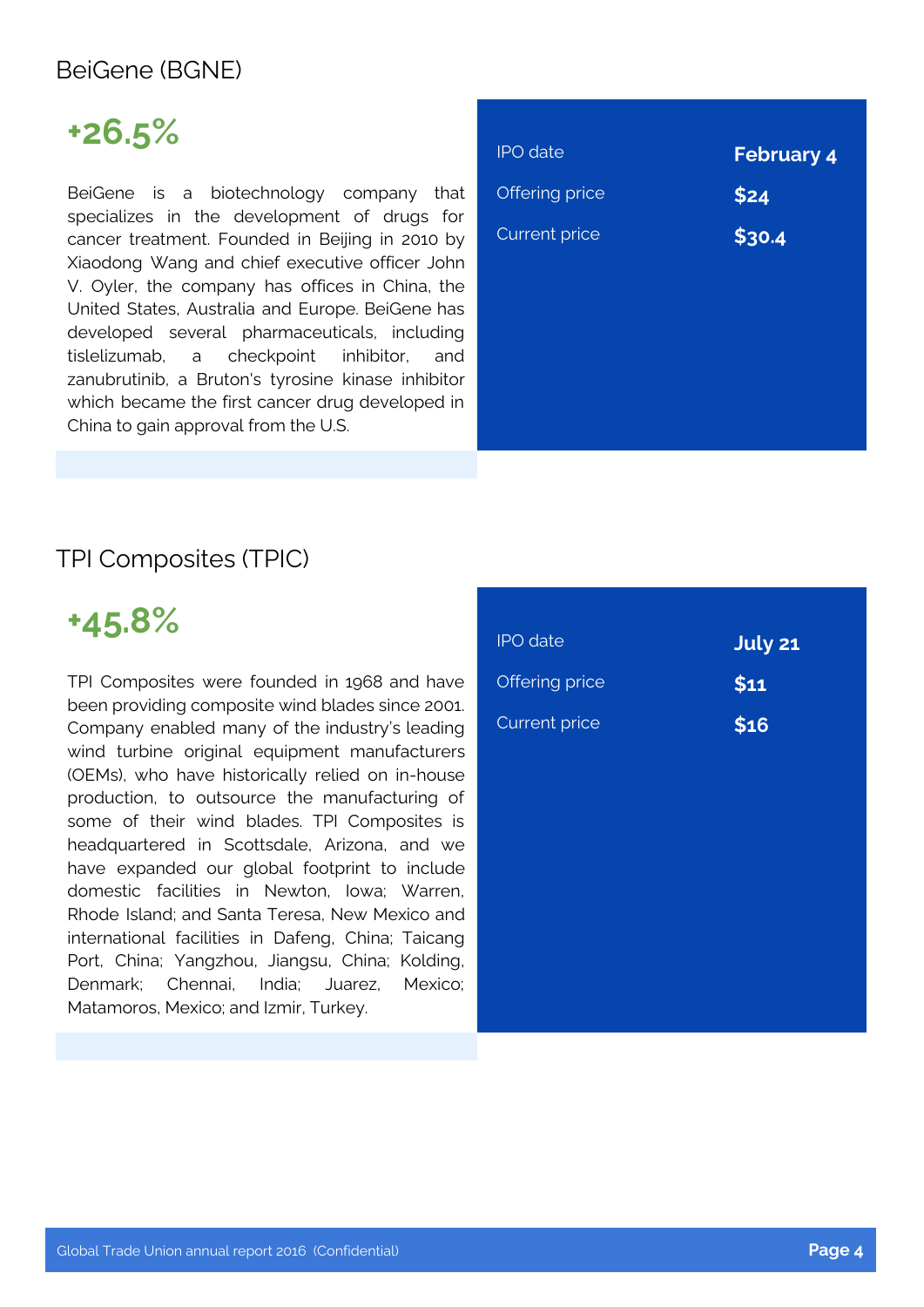### ELF Beauty (ELF)

## **+70.2%**

ELF Beauty is an American cosmetics brand based in Oakland, California. It was founded by Joseph Shamah and Scott Vincent Borba in 2004. Items include bath and skin-care products, mineral-based makeup, professional tools, eyeliners, lipstick, glosses, blushes, bronzers, brushes, and mascara, among others.

According to the company, its products are 100% "cruelty-free", and it supports PETA's no fur campaign.

| <b>IPO</b> date      | <b>September 22</b> |
|----------------------|---------------------|
| Offering price       | \$17                |
| <b>Current price</b> | \$28.9              |
|                      |                     |
|                      |                     |
|                      |                     |
|                      |                     |
|                      |                     |

#### Kinsale Capital Group (KNSL)

### **+112.6%**

Kinsale Capital Group, Inc. is a specialty insurance group focused exclusively on the excess and surplus lines market in the United States. Company used underwriting expertise to offer terms on hard-to-place risks. Kinsale seeks to accomplish its goal by producing consistent underwriting profits, steady investment returns along with sound capital management. Kinsale Capital Group, Inc. is designed to be highly entrepreneurial and efficient. Company differentiated from our competitors by effectively leveraging technology, vigorous expense management and by maintaining control over our claims and underwriting processes.

| <b>IPO</b> date      | <b>July 27</b> |
|----------------------|----------------|
| Offering price       | \$16           |
| <b>Current price</b> | \$34           |
|                      |                |
|                      |                |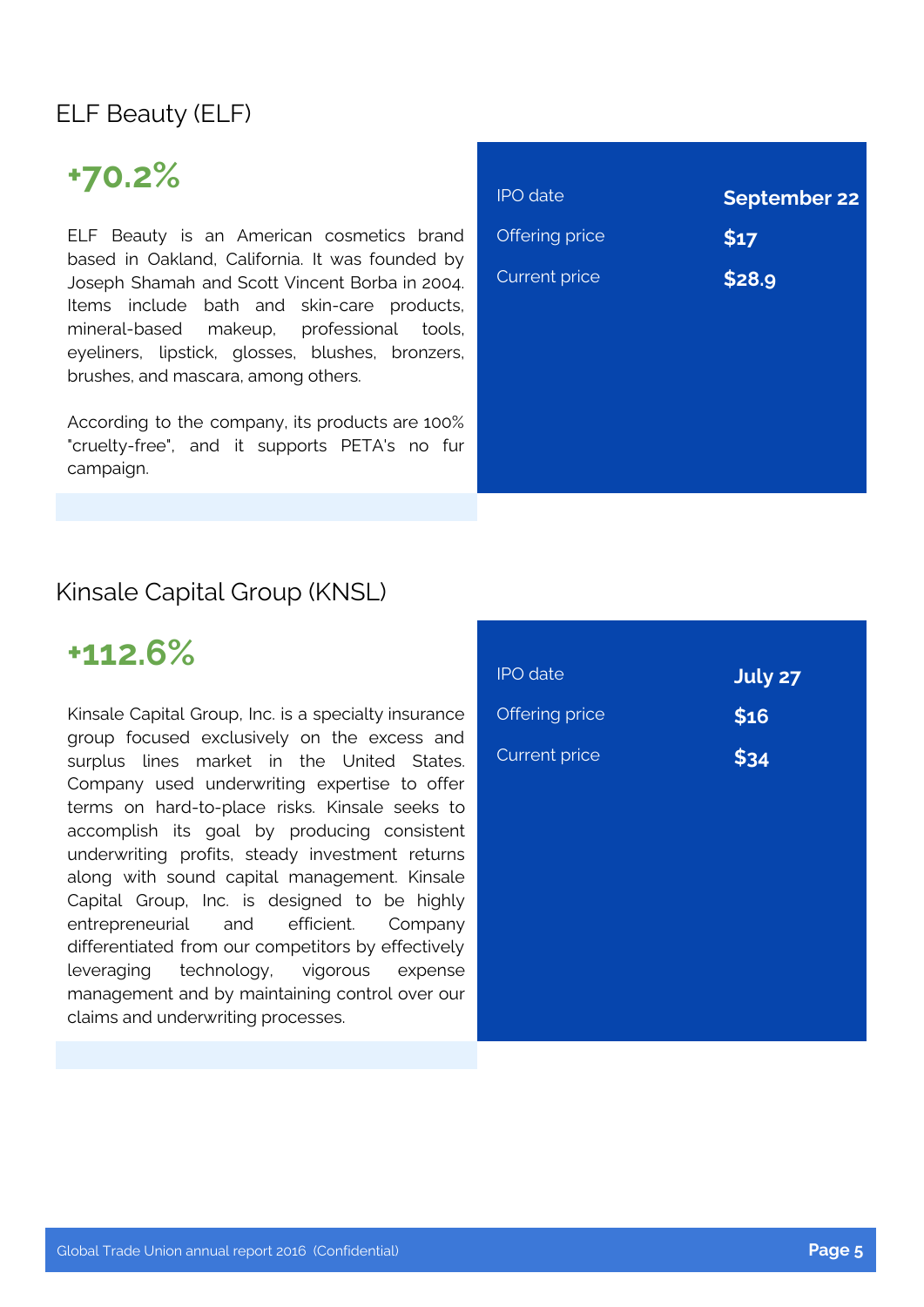#### MGM Properties (MGP)

# **+20.5%**

MGM Properties is a real estate investment trust based in Summerlin South, Nevada, that invests in large-scale destination entertainment and leisure resorts. The company has whole or majority ownership of 15 properties, all of which are operated by MGM Resorts International.

MGP, together with its joint venture currently owns a portfolio of properties, consisting of 12 premier destination resorts in Las Vegas and elsewhere across the United States, MGM Northfield Park in Northfield, OH, Empire Resort Casino in Yonkers, NY, as well as a retail and entertainment district, The Park in Las Vegas.

| <b>IPO</b> date      | April 19 |
|----------------------|----------|
| Offering price       | \$21     |
| <b>Current price</b> | \$25.3   |
|                      |          |
|                      |          |
|                      |          |
|                      |          |
|                      |          |
|                      |          |
|                      |          |

#### Acacia Communications (ACIA)

# **+168.5%**

Acacia Communications is an optical networking telecommunication technology company that develops products using a process referred as "siliconization of optical interconnect" which is essentially a methodology to convert traditional optical interconnections into a silicon-based chip.

Acacia products include a series of low-power coherent digital signal processor application-specific integrated circuits (DSP ASICs) and silicon photonic integrated circuits (silicon PICs), which the company has integrated into families of optical interconnect modules with transmission speeds ranging from 40 to 400 gigabits per second, for use in long-haul, metro, and inter-data center markets.

| <b>IPO</b> date      | <b>May 13</b> |
|----------------------|---------------|
| Offering price       | \$23          |
| <b>Current price</b> | \$61.8        |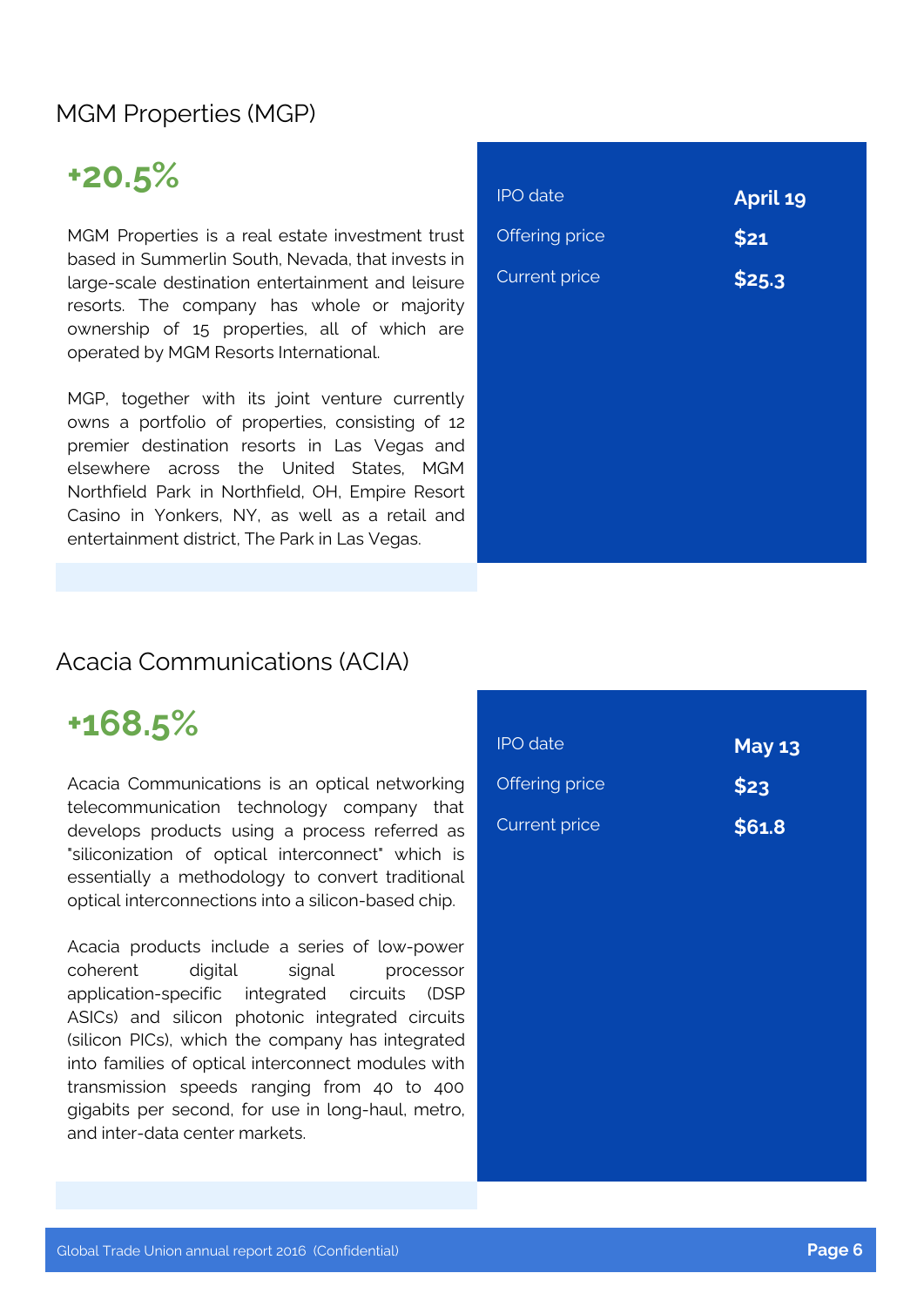### Airgain (AIRG)

# **+80.0%**

Airgain, Inc. designs, develops, and engineers antenna products for original equipment and design manufacturers, chipset vendors, and service providers worldwide.

It is a wireless system innovator focused on improving the mass market's wireless connectivity experience through its patented smart antenna technology, embedded antenna designs, and modular wireless video and system products. Airgain designs, develops and engineers its antenna products and connectivity solutions for original equipment and design manufacturers worldwide.

| <b>IPO</b> date      | <b>August 12</b> |
|----------------------|------------------|
| Offering price       | \$8              |
| <b>Current price</b> | \$14.4           |
|                      |                  |